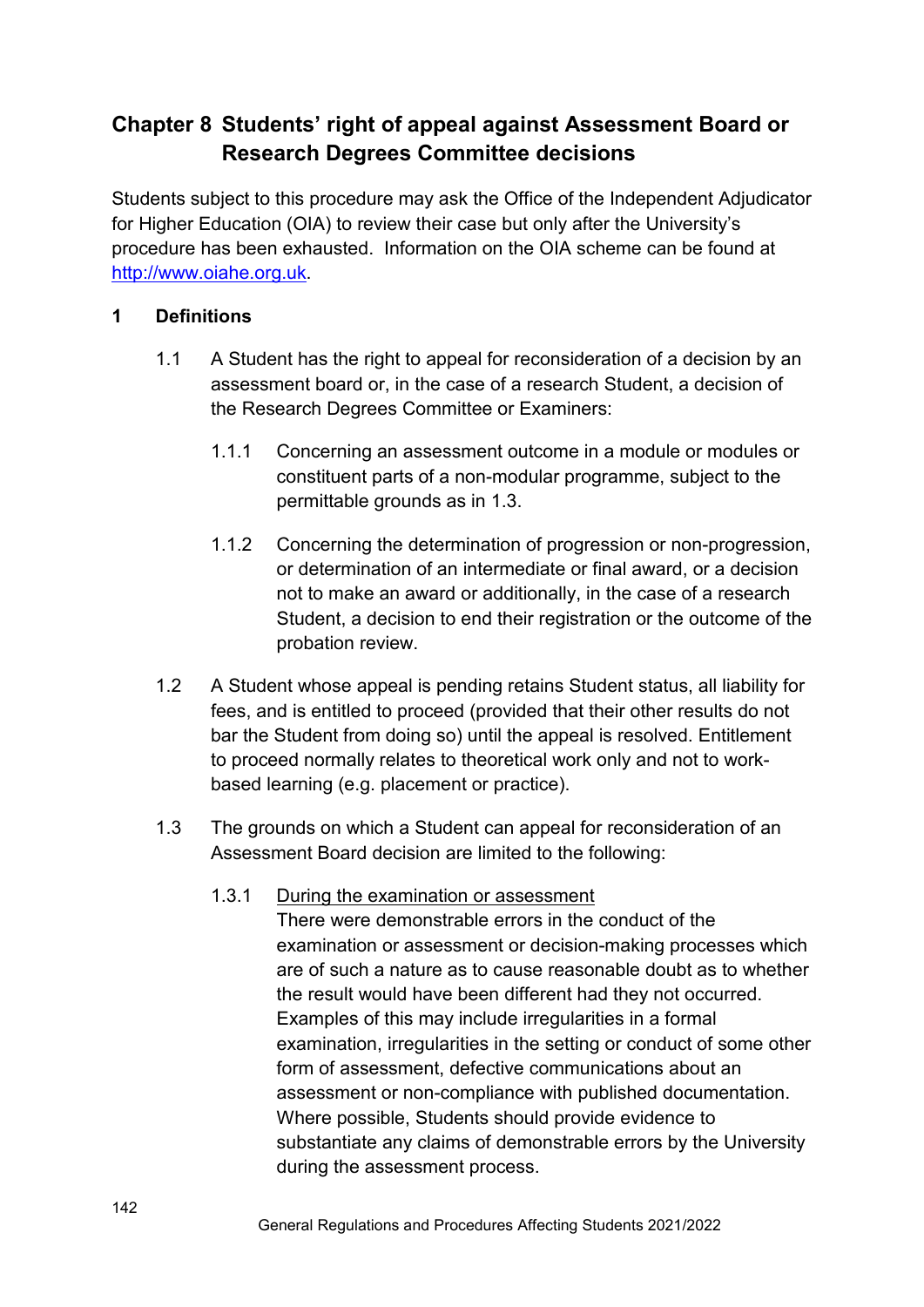- 1.3.2 During the marking and decision-making process There are alleged errors in the University quality assurance processes of marking, internal and external moderation and/or consequent decision-making. Students are not permitted to question the academic judgement of the examiners, see point 1.5 below.
- 1.3.3 In considering whether the circumstances put forward by the Student fulfil this ground for appeal the Student Appeals and Conduct Officer (or nominee) will expect the Student to provide evidence that their expectations of the outcome of the assessment were markedly different.
- 1.3.4 These are examples of acceptable circumstances in relation to this ground for appeal but they do not represent an exhaustive definition of such circumstances.
- 1.4 Students on externally verified Further Education programmes may have an additional avenue of appeal. If an appeal is not resolved to the candidate's satisfaction, the matter may be referred to the External Verifier. In certain circumstances, a further appeal may be made to the head of the awarding body, whose decision will be final.
- 1.5 Disagreement with the academic judgement of an Assessment Board in assessing the merits of an individual piece of work cannot in itself constitute grounds for an academic appeal. In such cases the Student Appeals and Conduct Officer (or nominee) reserves the right to dismiss the appeal as being without substance (see paragraph 2.3).
- 1.6 Given that there are procedures for complaint and redress during the study period which Students should use at the time issues arise, allegations of inadequacy of tuition or supervision or any other arrangements during the period of study will not constitute grounds of appeal unless there are exceptional reasons why the matter was not raised until after the Assessment Board. This should be clearly stated in the appeal documentation submitted. In such cases the Student Appeals and Conduct Officer (or nominee) reserves the right to dismiss the appeal as being without substance (see paragraph 2.3).
- 1.7 Students should note that extenuating circumstances (including periods of suspension, debt hold or debt exclusion) are not grounds for an academic appeal and will not usually be considered by the University once a Student's marks (and/or award) have been verified by an Assessment Board or Research Degrees Committee.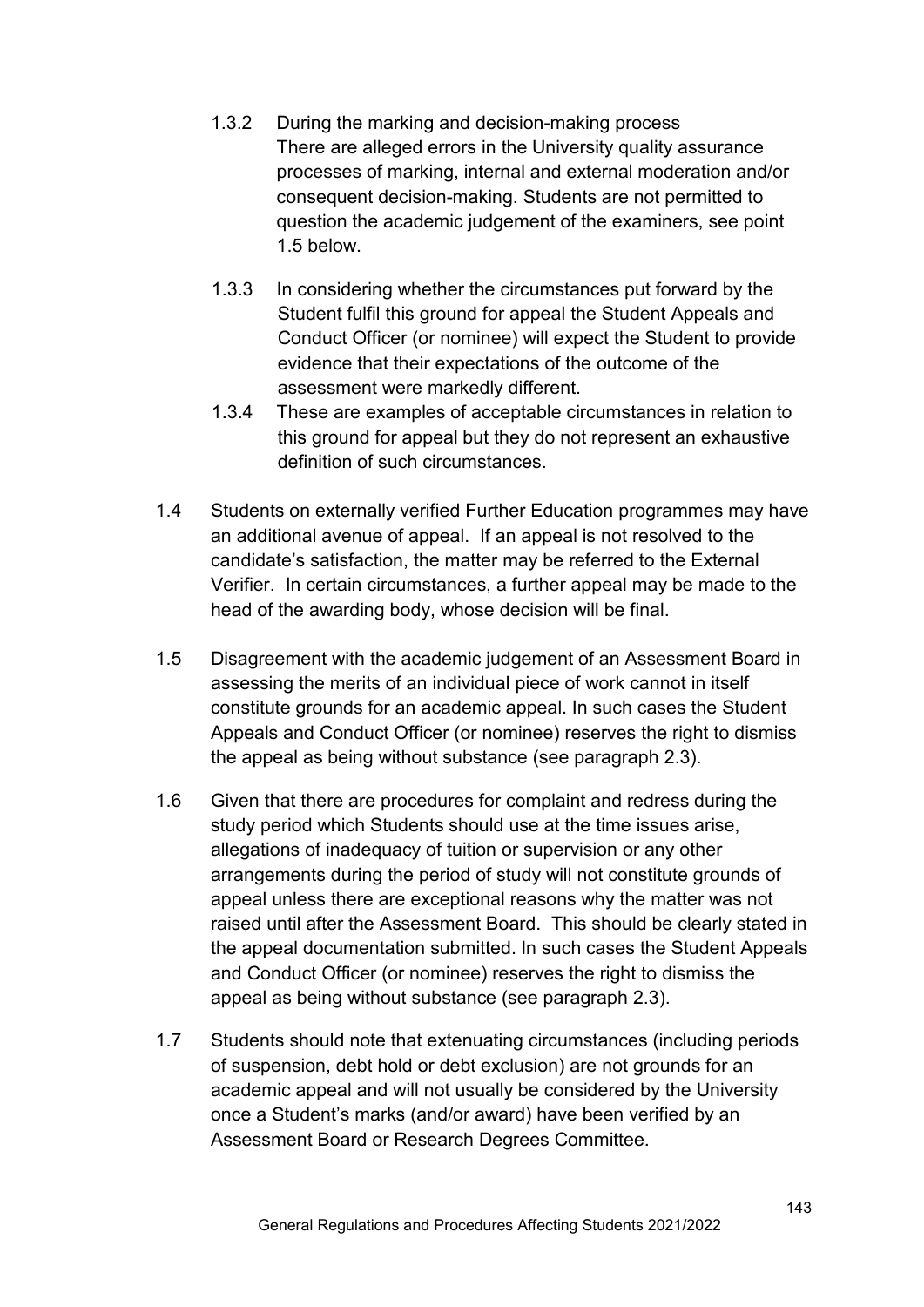- 1.8 In exceptional circumstances where a Student receives a retrospective diagnosis of a health condition or learning difficulty which they could not reasonably have known about at the time of their assessments the Student Appeals and Conduct Officer (or nominee) will consider such cases taking into account the individual circumstances of the Student and the medical and/or professional evidence supplied.
- 1.9 The Student Appeals and Conduct Officer (or nominee's) decision in such cases shall be final and not subject to review by any other University forum.

# **2 Process for conducting an appeal for reconsideration of a decision by an Assessment Board or the Research Degrees Committee**

- 2.1 Any Student wishing to appeal for reconsideration of the decision of an Assessment Board or the Research Degrees Committee shall give notice of the appeal in writing, using the standard University appeal form. The appeal form is available from Faculty Advice Centres; Student and Academic Services; the Doctoral College or can be found on the following webpage: [Academic appeals \(dmu.ac.uk\).](https://www.dmu.ac.uk/current-students/student-support/exams-deferrals-regulations-policies/student-regulations-and-policies/academic-appeals.aspx) It must be signed by the Student and submitted to the Student Appeals and Conduct Officer (or nominee) via post, in person or by email to acasupportoffice[@dmu.ac.uk](mailto:acasupport@dmu.ac.uk). The form must indicate the grounds on which the Student is appealing, as listed in 1.3 above, and be accompanied by any available documentary evidence.
- 2.2 The appeal form, together with all the necessary documentation, should reach the Student Appeals and Conduct Officer and Deputy within 15 University working days of the published date for issuing results from the Assessment Board concerned or the date of notification of a Research Degrees Committee decision.
- 2.3 The Student Appeals and Conduct Officer (or nominee) are empowered to dismiss an appeal at this stage if it should appear in their absolute opinion that the grounds of appeal are so lacking in substance that further consideration would not be justified.
- 2.4 If necessary, the Student Appeals and Conduct Officer (or nominee) shall seek an initial response to the appeal from the Student's Faculty/ the Doctoral College, which could include, but is not limited to, asking for evidence that Marking, Moderation and External verification procedures have been followed. The Student Appeals and Conduct Officer (or nominee's) decision to dismiss in accordance with paragraph 2.3 above shall be final and not subject to review by any other University forum.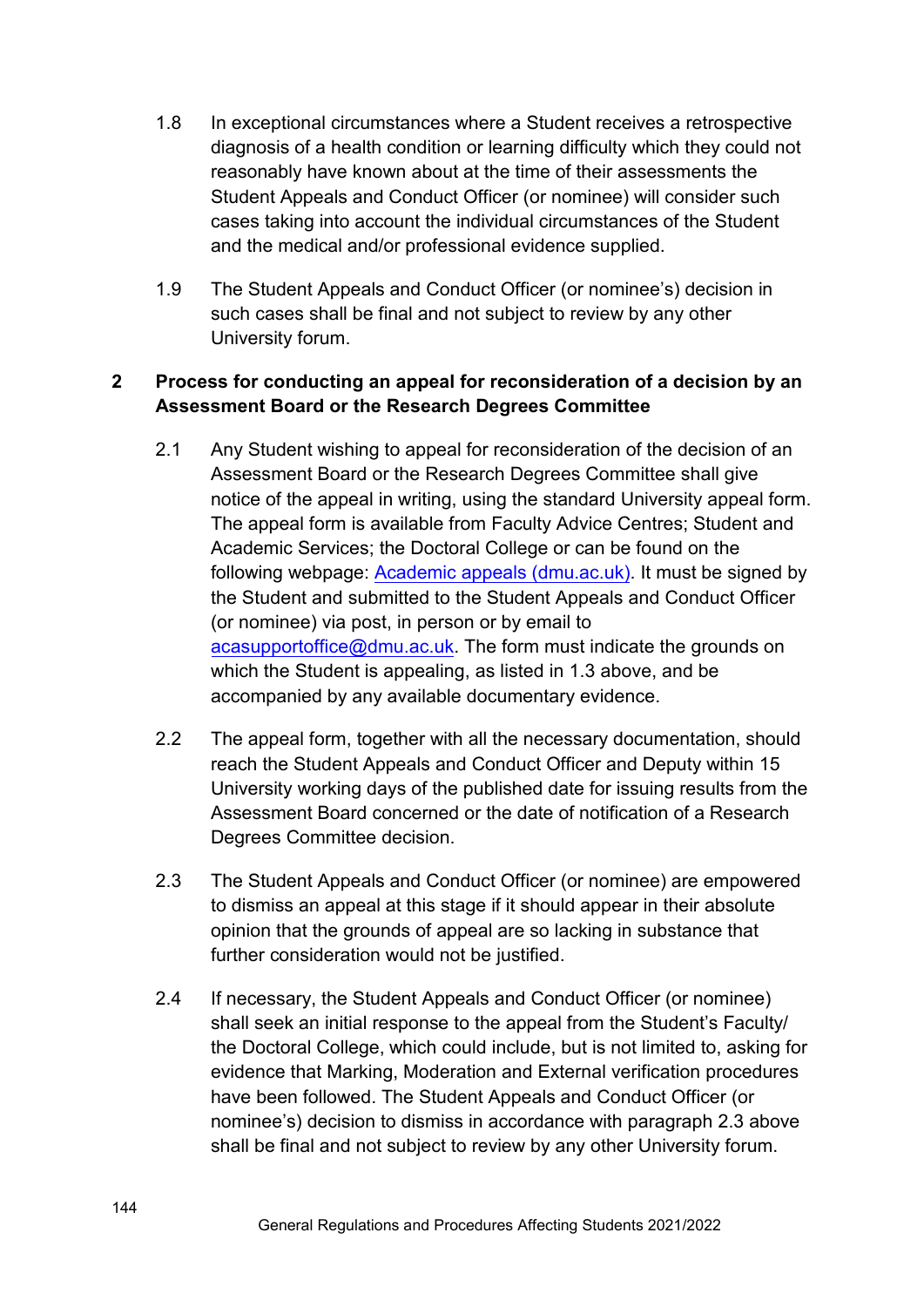- 2.5 A Student whose appeal has been dismissed by the Student Appeals and Conduct Officer (or nominee) at this stage may not seek reconsideration of this decision through the University's Student Complaints Procedure.
- 2.6 Where it appears to the Student Appeals and Conduct Officer (or nominee) that the academic appeal should be upheld or partially upheld, an offer of resolution shall be made that puts the Student back to the position they would have been in before the error occurred. This will be considered in discussion with the Faculty/ Doctoral College.
- 2.7 It is noted that an upheld appeal does not guarantee that a Student's mark will change, or that the outcome of an Assessment Board will change. It is not University policy to adjust results where an appeal is upheld, but to give Students a chance to perform to the best of their academic abilities.
- 2.8 If a Student is not happy with the resolution of the upheld academic appeal offered to them by the Student Appeals and Conduct Officer (or nominee), they may request their case to be heard at an **Academic Appeals Panel**. This request must be received by the Academic Support Office, in writing via email to [acasupportoffice@dmu.ac.uk](mailto:acasupportoffice@dmu.ac.uk) within 10 University working days of the date of the outcome letter. Failure to do so will result in the Student Appeals and Conduct Officer (or nominee's) decision standing.
- 2.9 The Academic Appeals Panel shall comprise:
	- Chair: The Vice-Chancellor, the Deputy Vice-Chancellor, a Pro Vice-Chancellor, a Pro Vice Chancellor/Dean, Associate PVC Research, or a Deputy Dean holding a doctorate degree (in the case of a research Student)
	- A member of the Students' Union Executive Committee
	- In the case of Students on taught courses, a member of the Academic Board
	- In the case of a research Student, a member of the Research Degrees Committee
	- The Executive Director of Student and Academic Services or nominee
- 2.10 No panel members shall have been connected with the case.
- 2.11 The Academic Appeals Panel is empowered to examine appeals made to it under the grounds cited in sections 1.3.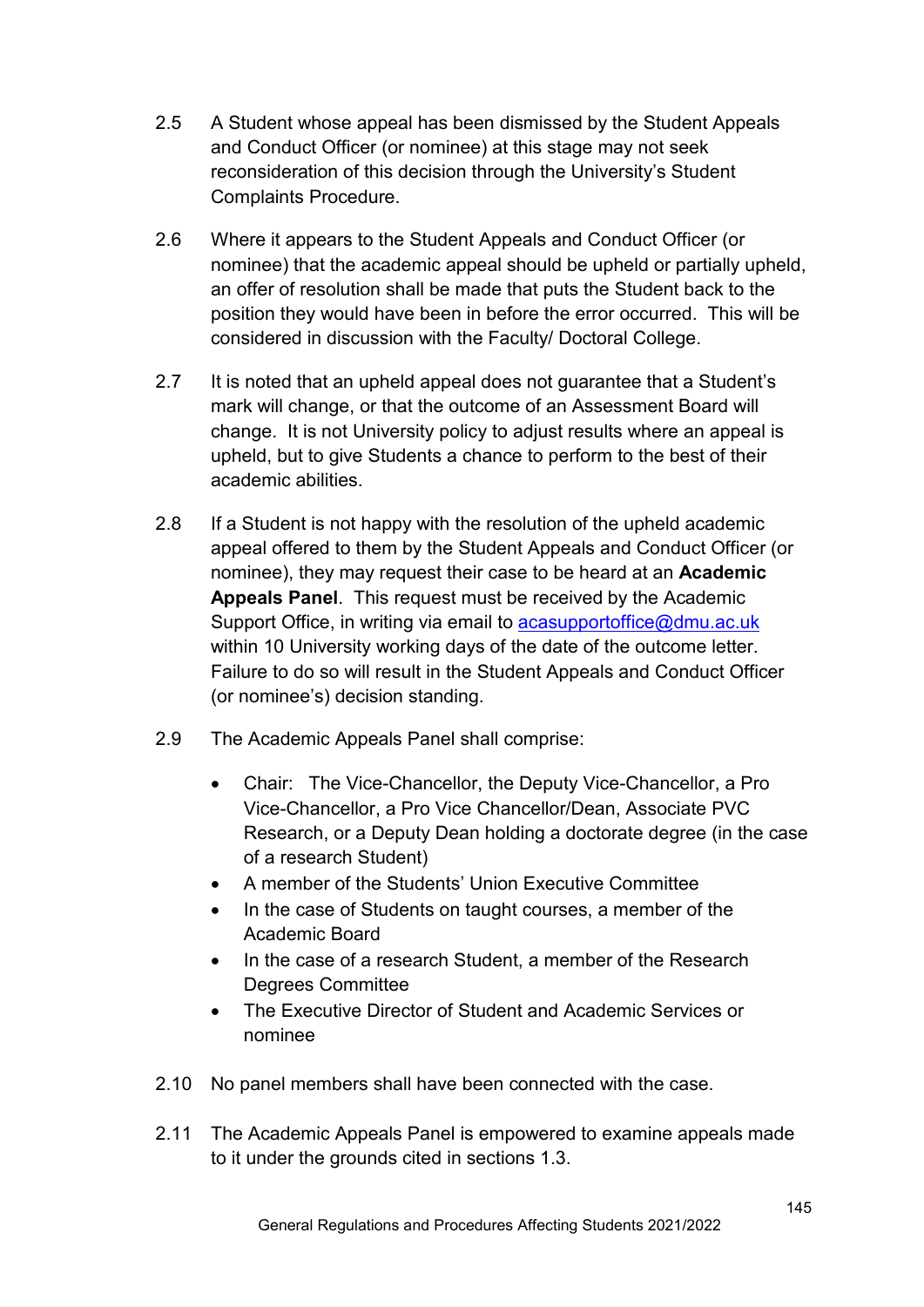- 2.12 The Student will be given notice of the hearing and the members of the Academic Appeals Panel in writing or via email. Due notice will be deemed to have been given if the notice and supporting information was sent by first class post and/or securely using an encrypted and password protected document to the Students University email and any personal email addresses provided by the Student, no less than 10 University working days<sup>[1](#page-4-0)</sup> before the date of the hearing. If the Student does not attend the hearing, the hearing will go ahead in their absence.
- 2.13 The Student is entitled to be accompanied by a Student Companion whose role is set out in the Glossary to these Regulations.
- 2.14 The procedure adopted by the Academic Appeals Panel shall be as follows:
	- 2.14.1 The Panel will be sent all necessary and appropriate documentation 5 University working days prior to the hearing date.
	- 2.14.2 First the Student then Department representative may state their case, without any questioning by each other or the Panel.
	- 2.14.3 Once both have stated their case, Panel members may ask questions of the Student and the Academic representative and the Student and Department representative may ask questions, provided that questions are for clarification rather than crossexamination. All questions should be addressed through the Panel Chair.
	- 2.14.4 The Panel will retire to consider its decision in private. Once a decision has been reached the Student (and the Student Companion if present) and the Academic representative(s) return to the meeting room. The Panel Chair will read the decision of the Panel. The decision will be confirmed formally in writing thereafter.
	- 2.14.5 The Chair has general discretion to adjourn proceedings if necessary, for instance to seek expert advice where it is thought that the appeal is straying into technical areas of knowledge, and after such advice is received is entitled to reconvene the meeting. The Panel will share any further information, evidence or advice it has obtained with the Student and the Academic representative. The Panel will give both the appellant and the

<span id="page-4-0"></span><sup>&</sup>lt;u>.</u> <sup>1</sup> Please note all timelines referred to within this chapter are subject to change as a result of University closure days, such as bank holidays and Christmas holidays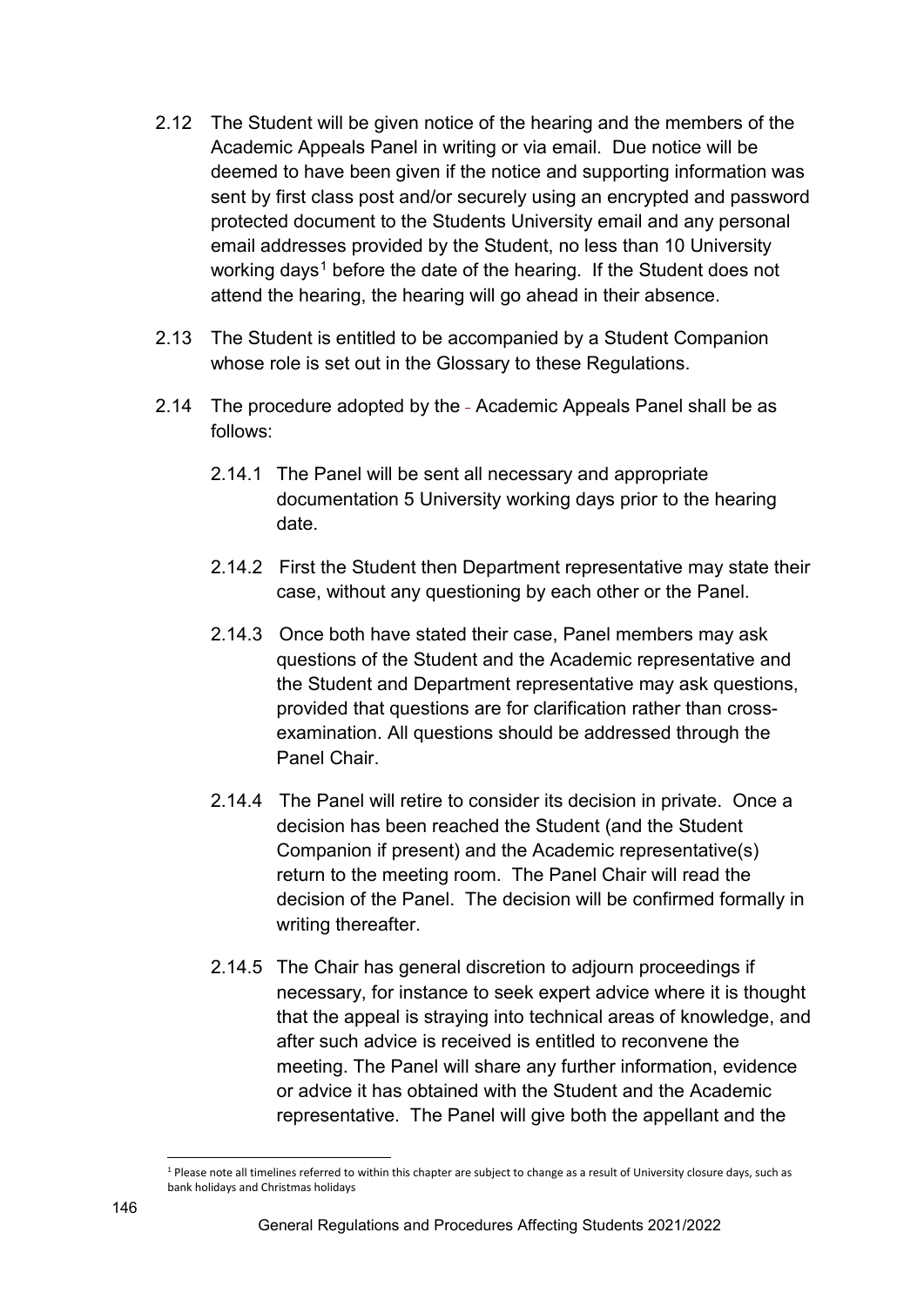Faculty an opportunity to question any further information, evidence or advice for the clarification of matters of fact.

- 2.15 The Academic Appeals Panel is empowered to reach one of the following decisions:
	- 2.15.1 That there are no grounds for the appeal and the original decision of the Assessment Board or Research Degrees Committee should stand.
	- 2.15.2 That the appeal is upheld and the decision giving rise to the appeal is set aside. The Academic Appeals Panel requires any assessed work concerned to be newly examined, either by the original examiners or by new examiners as determined by the Academic Appeals Panel. The Academic Appeals Panel shall also determine the conditions of this examination, consulting the Assessment Board or Research Degrees Committee if necessary.
	- 2.15.3 The appeal is upheld and the decision giving rise to the appeal is set aside. The Academic Appeals Panel grants the Student the opportunity to submit work for assessment as if for the first time, in the assessment concerned. The Academic Appeals Panel shall stipulate the timeframe for any resubmission for this replacement assessment, consulting the assessment board or Research Degrees Committee as necessary.
	- 2.15.4 The Academic Appeals Panel is also empowered to make recommendations to an Assessment Board and/or Research Degrees Committee regarding the conduct of business.
- 2.16 The decision of the Academic Appeals Panel is final and not subject to review by any other University body.

#### **3 Records of academic appeals**

3.1 The Student Appeals and Conduct Officer or nominee shall keep appeal files for a minimum of two years (from the point of programme completion), together with any mediator notes, allowing Chairs of Panels to consult them as an archive resource if so required.